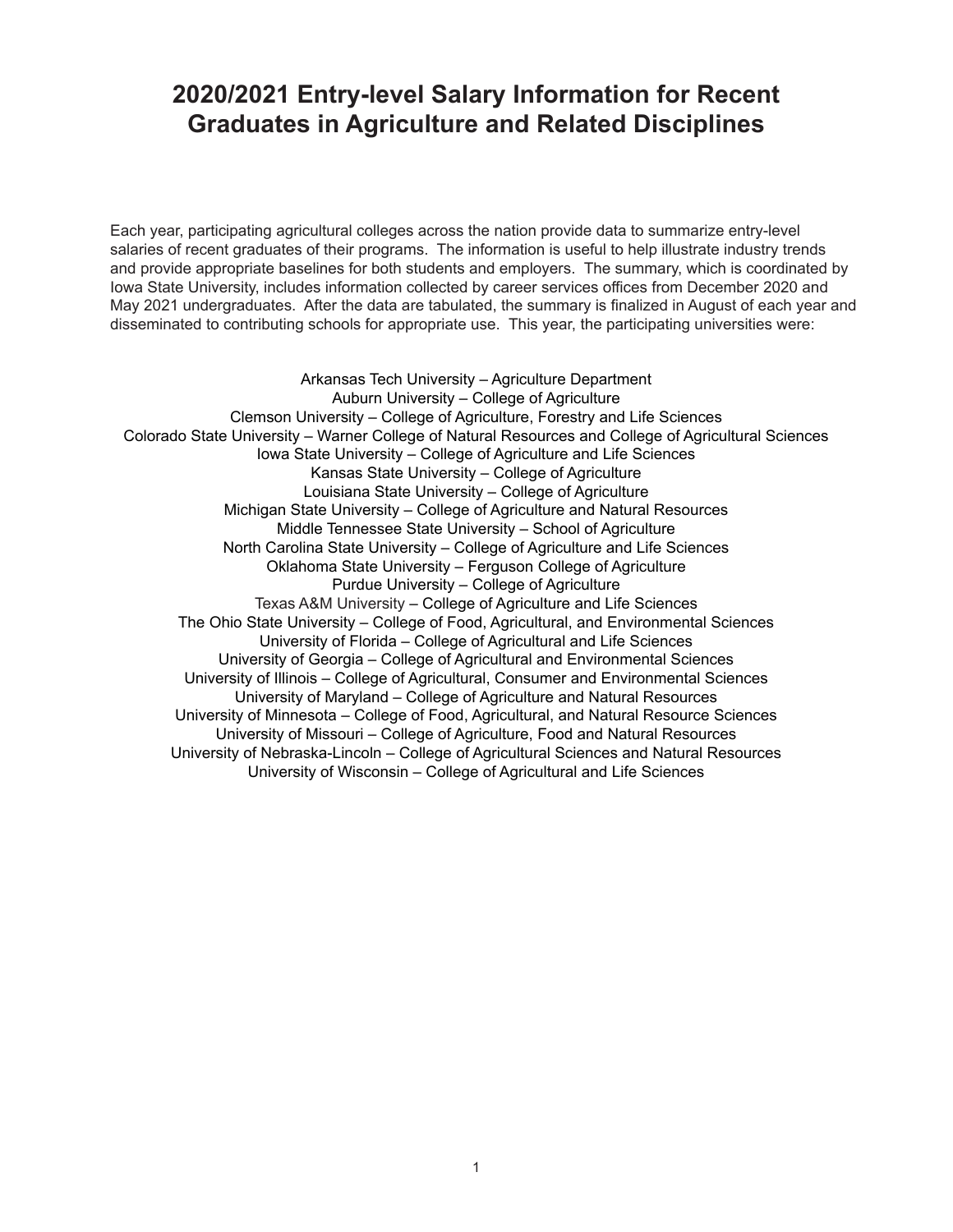## **Agricultural Economics & Business**

| <b>Job Title</b>                     | <b>Average Salary</b> | <u>Low Salarv</u> | <b>High Salary</b> | #   |
|--------------------------------------|-----------------------|-------------------|--------------------|-----|
| Accounting                           | \$48,857              | 45,000            | 54,000             |     |
| <b>Business Analyst</b>              | 61,652                | 35,000            | 100,000            | 31  |
| <b>Customer Service/Support</b>      | 42,711                | 18.000            | 52.500             | 16  |
| Elevator Management                  | 54,507                | 39,520            | 62,000             | 3   |
| Farm Management/Land Appraisal       | 56,813                | 32,500            | 100,000            | 8   |
| <b>Farming Operation</b>             | 42,964                | 15,000            | 60,000             | 28  |
| <b>Financial Advisor</b>             | 56,923                | 40,000            | 92,000             | 13  |
| Grain Merchandising/Commodities      | 57,565                | 45,000            | 65,000             | 31  |
| Human Resources                      | 48.417                | 24,000            | 68,000             | 12  |
| Insurance                            | 44.875                | 34,000            | 63,000             | 8   |
| Lending/Finance                      | 48,310                | 33,750            | 98,000             | 63  |
| Marketing                            | 52,499                | 30,000            | 65,000             | 15  |
| Policy/International Trade           | 42,000                | 30,000            | 55,000             |     |
| <b>Production/Management Trainee</b> | 53,816                | 20,000            | 77,000             | 45  |
| Sales Representative                 | 53,187                | 24,000            | 75,000             | 63  |
| Other                                | 49,376                | 20,000            | 100.000            | 59  |
| <b>Major Total</b>                   | \$51,425              | 15,000            | 100,000            | 409 |
| <b>Further Education</b>             |                       |                   |                    | 103 |

#### **Organizations Hiring Students in Agricultural Economics & Business**

7-Eleven ACADES Malawi Accenture Advance Auto Parts Advanced Agrilytics Ag Credit Ag South Farm Credit AgCarolina Farm Credit AGCO AgPro AgReliant Genetics, LLC AgriGold AHW LLC Aimpoint Research ALDI USA Ally Logistics Altria Group Distribution Company Amazon Amplified Ag Apex Clean Energy Appfolio Aptitude Contracting Archer Daniels Midland Arrive Logistics Avatar Insurance BA Genetics **BancFirst** Bank First Bank of America Bank Orion Bartlett Company Battle Lumber Company Bayer Crop Science Be Realty LLC Beacon Credit Union Beck's Hybrids Bectran, Inc. Bergman Farms BigIron BKD, LLP BMO Harris Financial Bonly Industries **Bovited** Boyd and Sons Machinery Brown and Caldwell Consulting Company

Building Products Wholesale Busey Bank Busey Wealth Management C B Acres Calihan Pork Processors Capstone Financial Advisors **Cargill** Carolina Farm Credit Casey's Center for North American **Studies** CGB Enterprises, Inc. Chi Alpha Campus Ministry CHS Inc. Cintas First Aid & Safety Circle A Ranch Citizens Debt Relief, LLC Citizens State Bank Climate FieldView Co-Alliance Cooperative Inc. CoBank Coia Implement Sales Colony Brands, Inc. **Colorbiotics** Comal Independent School District Community State Bank Compeer Financial Congresswoman Vicky Hartzler Cooperative Elevator Coosaw Farms Cornerstone Bank Corteva Agriscience Costa Farms Coyote Logistics Crane ISD CrossBorder Solutions Cushman & Wakefield CVS Health D & K Materials Dawson Logistics, LLC Deloitte Consulting Design Build Structures Dimensional Fund Advisors Disco Donn Palms

Dragon Drone Services Ducker Worldwide Dybdal Charolais Eagle Fireworks Eastern Michigan Bank Einspahr Farms Else Construction Enterprise Holdings Enterprise Products Equity Cooperative Livestock Sales Association Ernest R Garza and Co Everlight Solar Falling Waters Farm Farm Credit Administration Farm Credit Mid-America Farm Credit of Enid Farm Credit Services of America Farmers and Merchants State Bank Farmers Mutual Hail Insurance Ferguson Enterprises Fidelity Investment First Citizens Bank First Financial Bank First National Bank of Omaha First Nebraska Bank Five Star Co-op Forward Air Frenchman Valley Cooperative Frito Lay FuturesOne Galt Gavilon **GEICO** Global Brand and Export Development Goosehead Insurance Grainger Green Belt Bank and Trust Green Country LLC GSE Farms Guilian Tourist Company H2O Sportz and Marine Hartung Brothers Heartland Retirement

H-E-B Helena Agri-Enterprises Helms Cattle Company Heritage Land Bank Hertz Farm Management Hog Slat, Inc. Home State Bank **HomeAdvisor** Horizon Therapeutics Hormel Foods Corporation Hyder Construction Illinois Farm Bureau Innovien Solutions Intercontinental Capital Group Iscential J.D. Heiskell J.R. Simplot Jackson County Co-Op Credit Union James Mick Jamie Stover Performance Horses Japanese Tobacco JBS USA JCB North America Jim's Agri Air John Deere Jones Hay Service JPMorgan Chase & Co. Juarez Guzman KAAPA Ethanol Holdings LLC Kearney Keatton Reese Farms Kellogg Company Ken's Oil Service Kerndt Brothers Bank Kiefer Farms Koch Industries Kraft Foods Group, Inc. Kubota **LandCare** Landmark Service Group Landus Cooperative Lane Farms Liberty National Bank Lincoln Savings Bank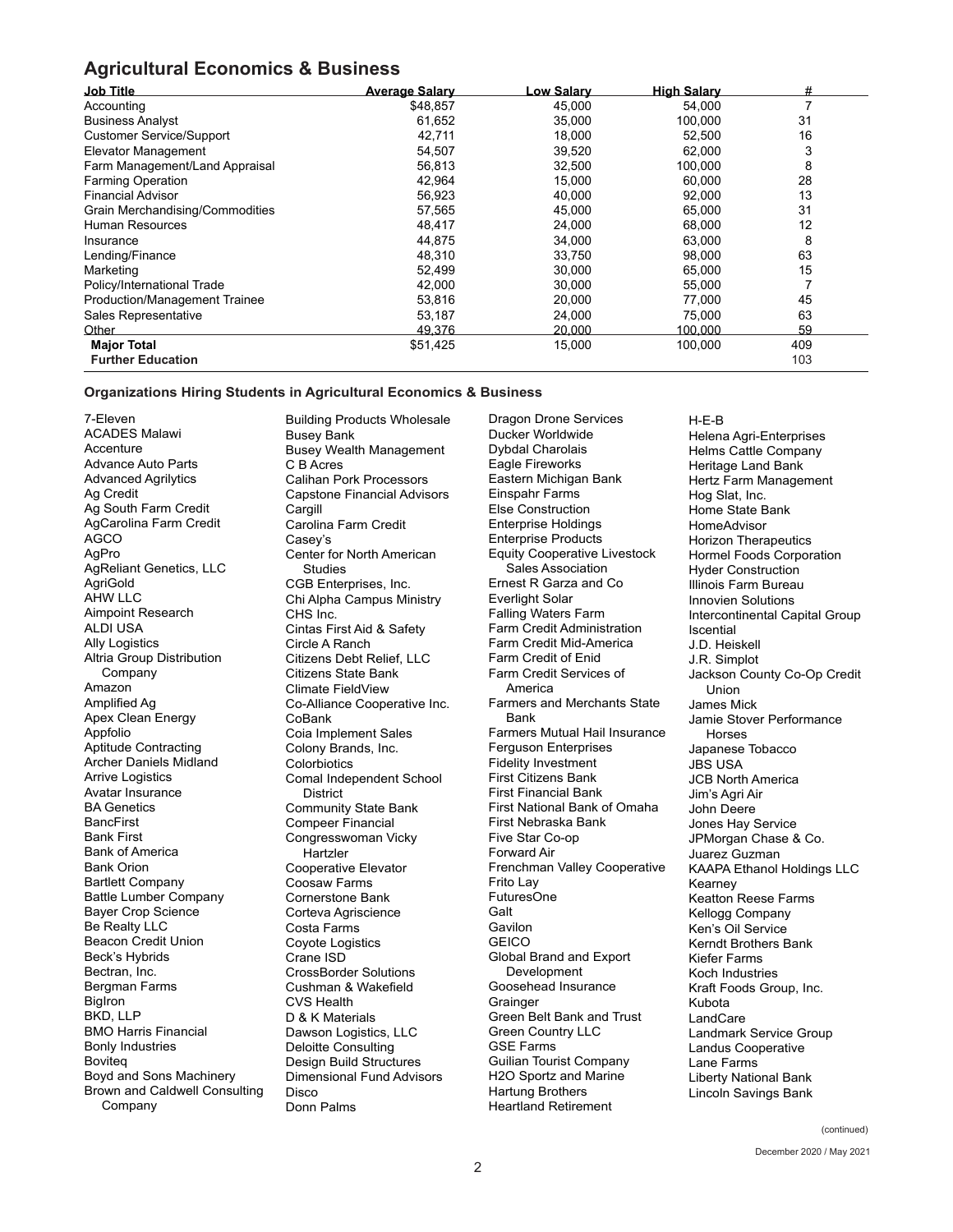#### **Organizations Hiring Students in Agricultural Economics & Business (continued)**

Liqui-Grow Lockheed Martin Logical Position Louisiana Land Bank Maplehurst Farms, Inc. Marathon Petroleum **Corporation** Martin Blad Farms McCook National Bank Meherrin Ag & Chemical Mercer Landmark Merck Animal Health Merit Bank Michigan Agricultural **Commodities** Mid Coast Title Company Midaway Products Group MidWestOne Bank Miller Milling Company Mountaire Farms MSU Federal Credit Union My Yield Napoleon State Bank National Futures Association National Livestock Credit Corporation Nationwide Natural Bridge Honey Farm Nebraska Legislature NebraskaLand Bank Newmark Newsom Seed Niman Ranch Northrop Grumman Northwestern Mutual Novus Ag Nutrien Ag Solutions Office of Congressman Jim **Baird** Oracle Orthman Manufacturing Palmetto Benefits Paris Painting People's National Bank PepsiCo, Inc. Perficient Pfuntner Custom Homes Pillen Family Farms/DNA **Genetics** Platte Valley Equipment PoolCorp Precision Playing Co. Primerica Producers Livestock Marketing Professional Swine Management Profits Point Farm QBE Insurance Rabo AgriFinance Raemelton Farm Releaf Health Clinic Remington Seeds, LLC Rhinestones & Roses Richters & Sons Farms Ritter Farms Roach Ag Marketing Roby Brothers Partnership

Rocket Turf Royal Canin RSM US LLP RW Griffin - Coggins Farm Supply RZ Automation S Harris Financial Group S&W Seed Company Sales Manager SC Johnson Seaboard Foods SePRO Corporation Sinclair Tractor SJ Computers SolTex LLC Southern Glazers Wine and Spirits St. Ansgar State Bank Stadler Farms Stafford Barrett Commercial Brokerage Star of the West State Employee's Credit Union Stine Seed StoneX Group Inc. SVN Saunders Ralston Dantzler **Syngenta** TanDev LLC **Target Corporation** Texas AM Transportation Institute The Anderson's, Inc. The Hershey Company The Mather Group The Scoular Company Thomson Reuters Tipton Municipal Utilities TMC Transportation Topco Town & Country Bank TQL Trembling Prairie Farms Tri County Equipment Trinity School for Children TriOak Foods TTG Equipment Tyson Foods, Inc. U.S. Army U.S. House of Representatives UGA United Bank of Iowa United Consulting United Rentals United Wholesale Mortgage University of Maryland UPS US Bank US Foods USDA USDA FSA USDA NASS USDA RD Vans Vermeer Corporation

Walther Farms

Wayne Farms Waypoint Bank of Cozad Welgaard CPAs & Advisors Wells Fargo Wisdom Index Advisors Wisenbaker Wolfden Farms LLC Woodson Lumber Company Woody's Bicycles YardBird Z Federal

#### **Further Education**

ATP Flight School Bush School of Government and Public Service Capital University Catholic University of America Colorado State University Cornell University Drake University Hong Kong University Iowa State University Kansas State University Kings College London Louisiana State University Michigan State University New Mexico State University Northwestern University Oklahoma State University Oral Roberts University Purdue University South Texas University College of Law Southern Methodist University St. Mary's University School of Law Texas A&M University The Ohio State University University of Bristol University of Denver University of Georgia University of Hong Kong University of Houston University of Illinois - Urbana-Champaign University of Kentucky University of Maine University of Maryland University of Memphis Law School University of Minnesota University of Missouri University of Nebraska University of Nebraska College of Law University of North Carolina - Pembroke University of North Texas University of Tennessee University of Texas Washburn University School of Law Washington University Western Illinois University Western Kentucky University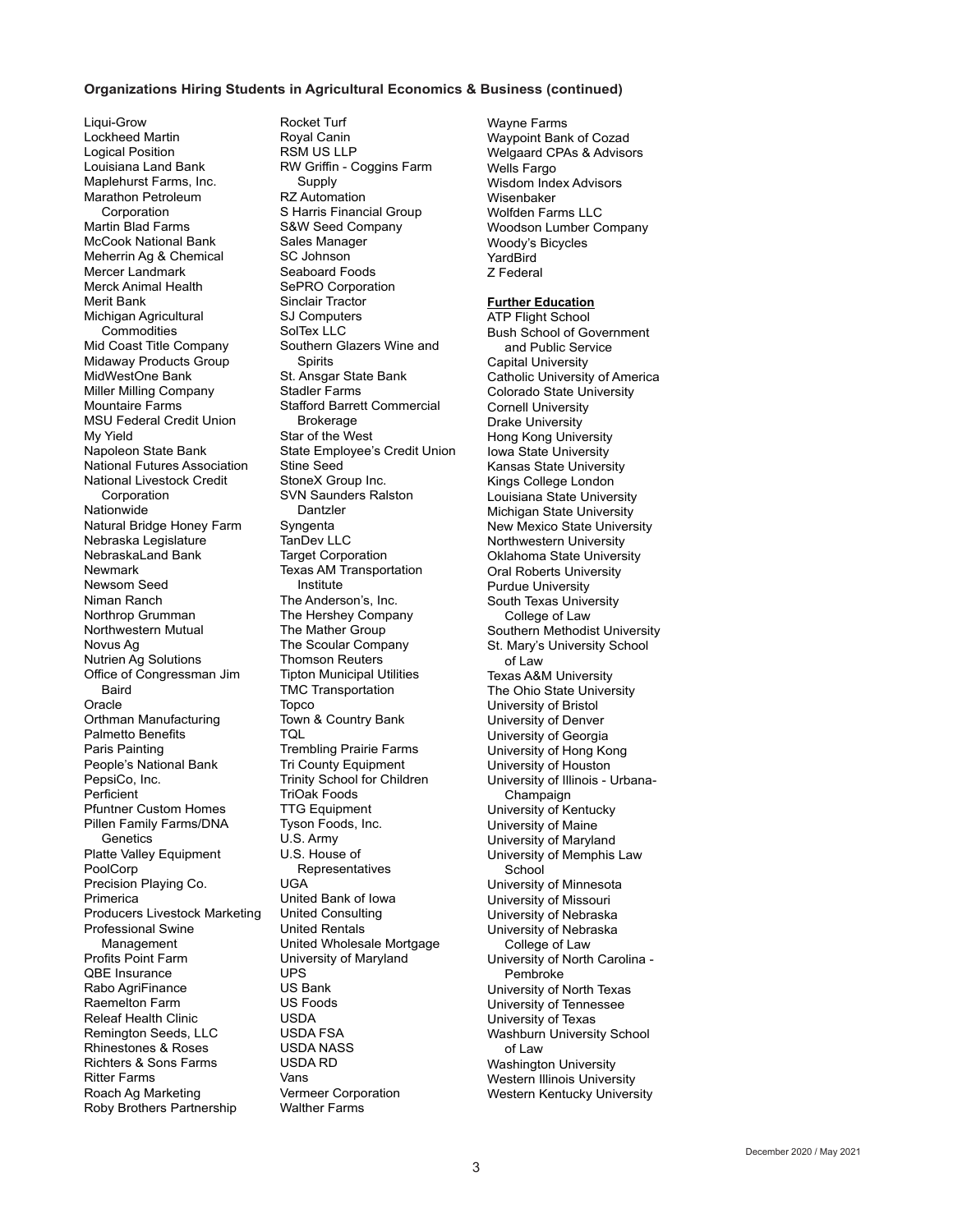## **Agricultural Education, Communication & Studies**

| <b>Job Title</b>                       | <b>Average Salary</b> | Low Salary | <b>High Salary</b> | #   |
|----------------------------------------|-----------------------|------------|--------------------|-----|
| Ag Education Teacher                   | \$40.436              | 26,730     | 55.000             | 56  |
| <b>Communications/Public Relations</b> | 41.306                | 20.800     | 56.000             | 14  |
| <b>Community Planning</b>              | N/A                   | N/A        | N/A                | N/A |
| Cooperative Extension System           | 41,435                | 33.280     | 55.000             | 8   |
| <b>Customer Service/Support</b>        | N/A                   | N/A        | N/A                | N/A |
| Family/Social Services                 | 32,240                | 31.200     | 33.280             | ⌒   |
| <b>Farming Operation</b>               | 44,383                | 26.250     | 60.000             | 9   |
| Marketing                              | 44,279                | 30,000     | 64.000             | 19  |
| Non-Profit Organizations               | 35,667                | 29,000     | 44.000             | 3   |
| Policy/Legislative                     | 43.887                | 36,000     | 55.660             | 3   |
| Sales Representative                   | 49,886                | 16.250     | 72,000             | 24  |
| Other                                  | 40.700                | 20.800     | 65.940             | 36  |
| <b>Major Total</b>                     | \$42,417              | 16,250     | 72,000             | 174 |
| <b>Further Education</b>               |                       |            |                    | 71  |

#### **Organizations Hiring Students in Agricultural Education, Communication & Studies**

Achieving Collaborative **Treatment** AgCareers.com AgriGold Agriland FS, Inc. Agweek Alabama Ag Credit American Gelbvieh Association Anamosa Community School **District** Anderson Shiro ISD Anuvia Plant Nutrients Apalachee High School Asset Living AWKO Law LLC Bamberg School District Bayer Crop Science Belleview Christian Academy Bennington Public Schools Bonnie Plant Farm Bruceville Eddy ISD **Cargill** Carrollton High School Central Garden and Pet Certified Hereford Beef Claymont High School Clear Fork High School Clemson University Co-Alliance, LLP Collabera Corteva Agriscience Coyote Logistics Crescent High School Edythe J. Hayes Middle School Eldon Career Center Elida High School Elite Land Title Engel & Volkers - Jackson Hole Environmental Tillage Systems ESS Ever.Ag Farm Bureau Financial **Services** Farm Credit Mid-America Farm Journal Farmers Insurance Feldman Farms Flaspohler Farms

Flying G Ranch Franklin Public Schools Frazer UMC Frontier Cooperative Genesee Gold-Eagle Cooperative Gosh Enterprises Grayson Collin Electric **Cooperative** Greene County School District Harnett County Department of Education Holdenville Public Schools Hormel Foods Corporation Iowa 4-H Foundation Iowa Agriculture Water Alliance Iowa State University Extension & Outreach Iredell-Statesville School **District** Iroquois Central School District JARC Jeff Davis Co. School District John Deere Key Cooperative Landscape Workshop Lebanon Community School Corporation Liner Source Inc. Lodgic Kids Camp Malcolm Public Schools Marshall High School Mead Farms Merck Animal Health Meridian Behavioral Healthcare Messina Hof Winery Milan C-2 School District Miller City New Cleveland High School Mission Valley USD 330 Missouri Valley High School MS Biotec Nathan Wall Non-Profit Nationwide Nebraska Soybean Board Neher Farms New Bloomfield R-III School **District** NEW Cooperative Norag LLC North 40 Farm and Cattle

Company

North Carolina Cooperative Extension North Davies R-IIII School **District** Ohio Mutual Insurance Group Ohio Virtual Academy Orion Industries OSU Extension OSU Student Financial Aid Palco USD 269 PepsiCo Philmont Scout Ranch Pleasantville High School Policy Works Polk County Public Schools Pope County, Arkansas Pryor Public School Ravenna Public School Redfield Feed and Supply Roland-Story Community School District Royalton School District Rural Vista USD 481 Rush Truck Centers SEA Electric Seaboard Foods Seaman USD 345 Select Sires Seymour Community School **District** Simplot Grower Solutions Sloan Implement Southern Glazer's Wine and **Spirits** Southern High School St. Paul's Christian Day Care Standard Mortgage Stone Martin Swine Genetics International Sydney High School Syngenta Crop Protection Texas A&M University Texas Angus Association The Wendt Group Three Rivers FS Company Tipton Community School Corporation Top O' The Morn Farms Trading Post Outfitters Trinity Property Consultants TTI U.S. Senate

Union County College Corner Joint School District United States Senate University of Florida University of Minnesota Extension University of Wisconsin - Madison USDA FSA Valley Falls USD 338 Valley High School Van Wall Group Vermeer Corporation Vilonia School District Vivayic Waynesville R-VI School District Wieland Lawn Care Service Willmar High School Winona School District Wisenbaker Worthington Farms Wynn Farms YardBird Zemmer Power Plant

#### **Further Education**

American University Belmont University Clemson University College of Charleston Creighton University Cumberland School of Law DePaul University Elmhurst University Emory University Florida State University Illinois State University Iowa State University Liberty University Louisiana State University Louisiana State University Law School Mercer Law School North Carolina State University Oklahoma State University Purdue University Roberts Wesleyan College Texas A&M University Texas Tech University The Adler School of Professional Psychology The Ohio State University University of Amsterdam

December 2020 / May 2021 (continued)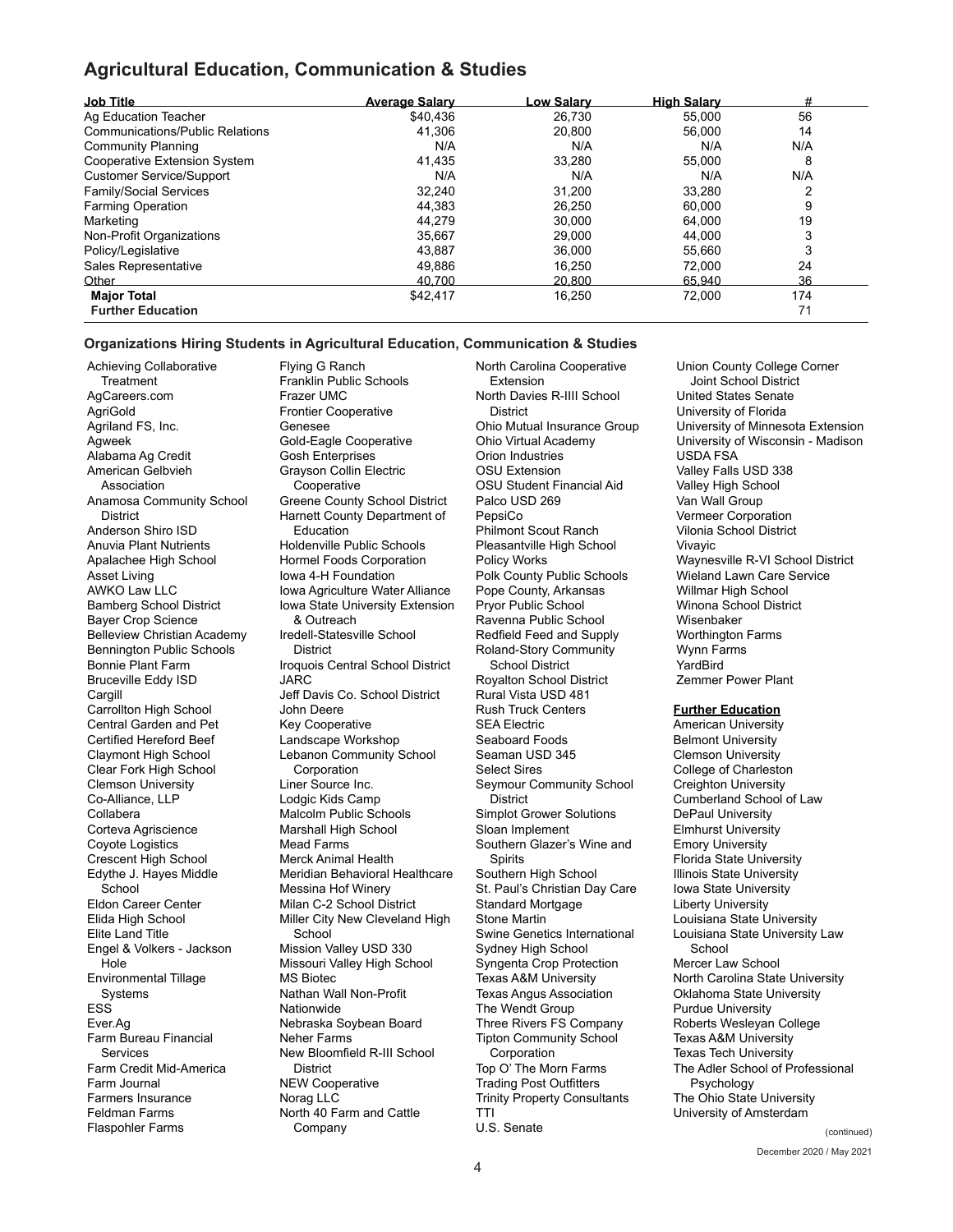## **Organizations Hiring Students in Agricultural Education, Communication & Studies (continued)**

University of Arkansas University of Florida University of Georgia University of Illinois University of Kentucky University of Missouri School of Law Vanderbilt University Washington University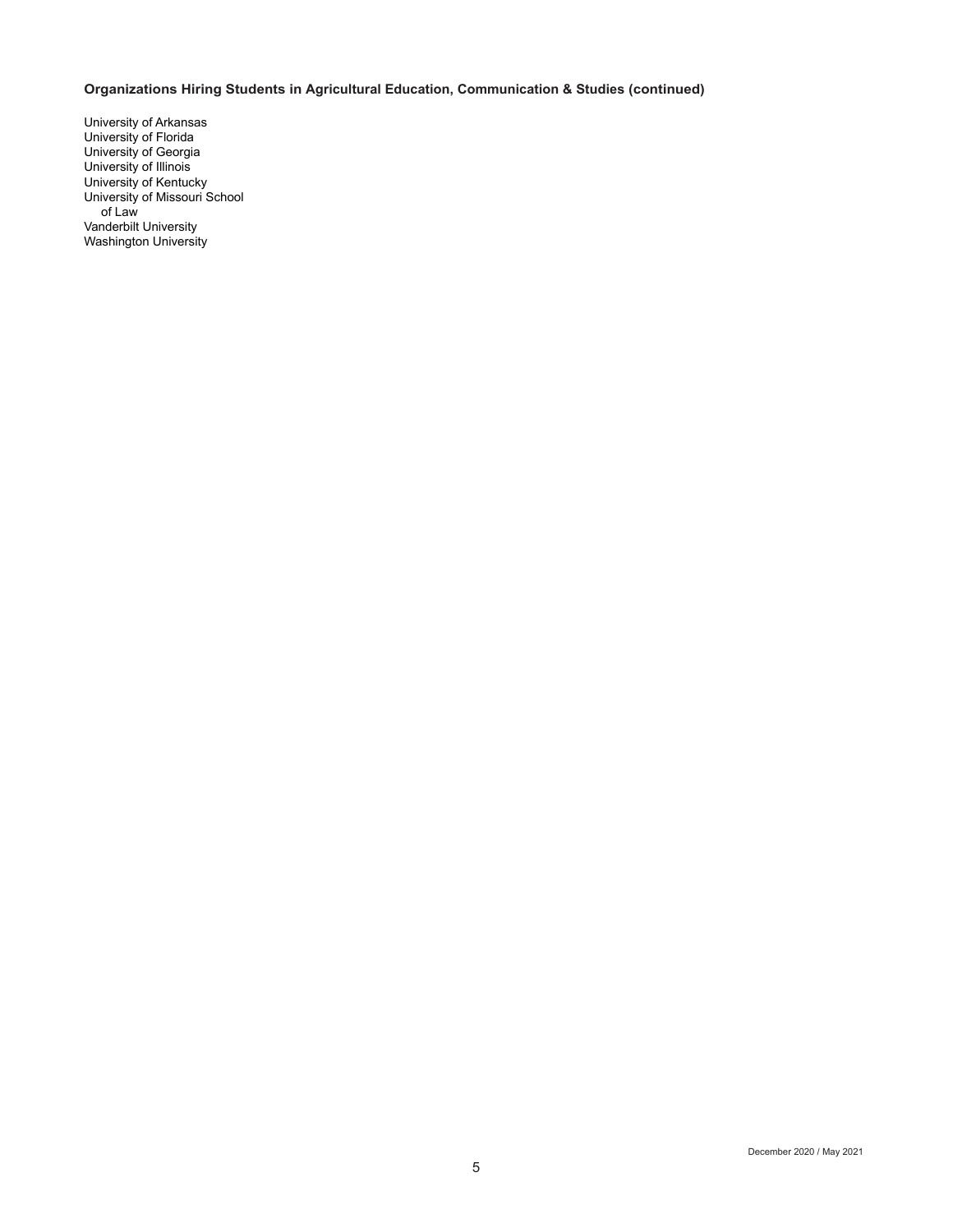## **Agronomy and Crop Sciences**

| <b>Job Title</b>                      | <b>Average Salary</b> | <u>_ow Salary</u> | <b>High Salary</b> | #  |
|---------------------------------------|-----------------------|-------------------|--------------------|----|
| Agronomist                            | \$49.591              | 30,000            | 80.000             | 21 |
| Conservation/Environmental Technician | 42,060                | 35,000            | 60,000             |    |
| Crop Scout/Consultant                 | 49.063                | 45.000            | 53.500             | 8  |
| Custom Applicator                     | 45,800                | 41,600            | 50,000             |    |
| <b>Farming Operation</b>              | 39,908                | 30.000            | 57.500             | 8  |
| <b>Precision Ag Specialist</b>        | 50,600                | 36,400            | 66.000             | 4  |
| Research Technician                   | 42.343                | 27.040            | 57.000             | 11 |
| Sales Representative                  | 52.688                | 30.000            | 64.000             | 16 |
| Seed Production                       | 54,905                | 45,000            | 75.000             | 11 |
| Other                                 | 52,500                | 41.250            | 60.000             |    |
| <b>Major Total</b>                    | \$48,525              | 27,040            | 80,000             | 92 |
| <b>Further Education</b>              |                       |                   |                    | 36 |

### **Organizations Hiring Students in Agronomy and Crop Sciences**

Advanced Agrilytics LLC AgReliant Genetics, LLC Agrivision Aurora Cooperative BASF Agricultural Products Group Bayer Crop Science BD Ag Enterprises Central Ohio Farmers Co- Op Central Valley Ag Ceres Solutions Cooperative Co-Alliance, LLP Compass Ag Services LLC Corteva Agriscience CropQuest Farmers Pride Farmer's Union Coop Assn. Helena Agri-Enterprises Henderson Bros. Farms Hoffman Ag Service LTD Innovative Ag Services JD Borth Farms Kansas State University Kelly Ag Kirchhoff Farms Inc. Liqui-Grow Louisiana State University Madsen Seeds MaxYield Cooperative McArtor Seed & Ag MFA Incorporated Mickman Brothers, Inc. Monroe-Union County Economic Development North Carolina Cooperative Extension North Carolina State University Nu-Ag Seeds Nutrien Ag Solutions O'Brien County Ag OSU Extension Premium Peanut Rain and Hail, A Chubb Company Reichman Farms Richardson Farms Inc. River Valley Cooperative Servi-Tech, Inc. Silver Creek Supply State of Michigan Syngenta Texas A&M University The Ledges TrueHarvest Farms

Turner Enterprises, Inc. U.S. Army University of Minnesota USDA ARS USDA NRCS Wilbur Ellis Company WinField United **Further Education**

Auburn University Clemson University Cornell University Iowa State University Johns Hopkins University Kansas State University Oklahoma State University Oregon State University Paul Mitchell School of Esthetics Purdue University Texas A&M University University of California - Davis University of Florida University of Georgia University of Illinois University of Illinois - Chicago University of Kentucky University of Missouri University of Nebraska - Lincoln University of Tokyo University of Wisconsin - Madison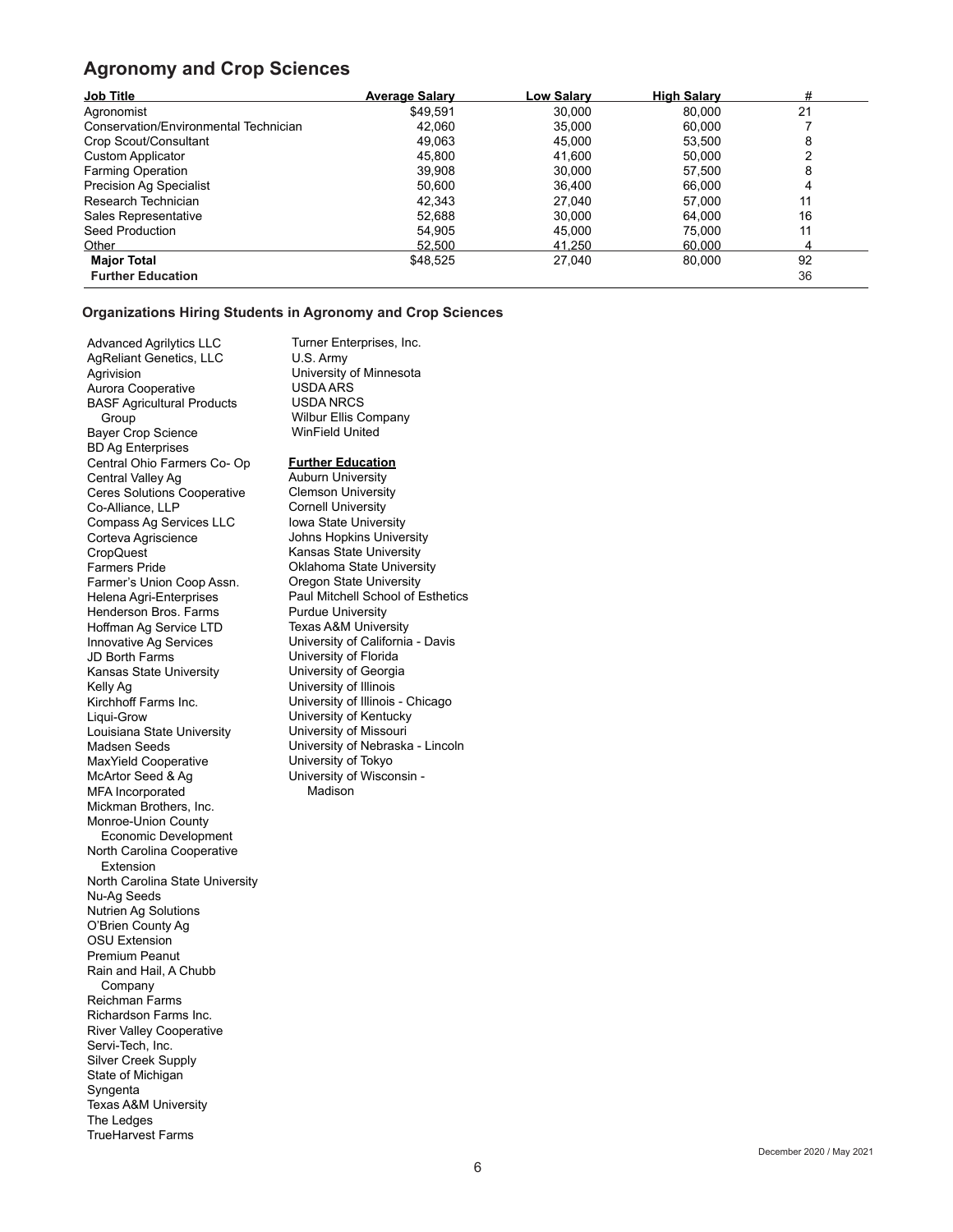## **Animal and Dairy Sciences**

| <b>Job Title</b>         | <b>Average Salary</b> | <b>Low Salary</b> | <b>High Salary</b> | #   |
|--------------------------|-----------------------|-------------------|--------------------|-----|
| Al Technician/Breeding   | \$40,693              | 32,000            | 52,000             | 11  |
| Animal Health Industry   | 40,722                | 28,080            | 60,500             | 6   |
| <b>Companion Animal</b>  | 29,166                | 26,000            | 35,500             | 5   |
| Education/Extension      | 36,841                | 20,280            | 52,000             | 8   |
| Equine Industry          | 27,634                | 18,000            | 38,500             | 12  |
| <b>Farming Operation</b> | 33,456                | 10,000            | 50,000             | 15  |
| Feed/Nutrition           | 45,791                | 25,000            | 60,000             |     |
| Food Industry            | 52,278                | 31,000            | 78,000             | 23  |
| Herdsman                 | 36,842                | 20.800            | 55,000             | 13  |
| Poultry Industry         | 49,458                | 29,000            | 63,000             | 26  |
| Research Technician      | 37,566                | 20,000            | 60,000             | 31  |
| Sales Representative     | 48,478                | 33,280            | 75,000             | 12  |
| Swine Industry           | 43,971                | 35,000            | 50,000             |     |
| Vet Technician           | 27,664                | 12,000            | 42,000             | 67  |
| Zookeeper/Wildlife Rehab | 21,840                | 20,800            | 22,880             | 2   |
| Other                    | 39.943                | 25.500            | 80,000             | 28  |
| <b>Major Total</b>       | \$37,815              | 10,000            | 80,000             | 273 |
| <b>Further Education</b> |                       |                   |                    | 342 |

#### **Organizations Hiring Students in Animal and Dairy Sciences**

A&E Animal Hospital Ablaze Academy ABS Global Active Feed Company-Farm Crest Foods Advanced Animal Care of Colorado Agriculture Future of America Agropur AllPets Animal Clinic Alta Genetics Amazon Fulfillment American Foods Group American Preclinical Services Animal Emergency Hospital Animal Humane Society Animal Kingdom Veterinary **Hospital** Animal Medical Center Aviagen Azalea Lakes Vet Clinic Banfield Pet Hospital Bark & Co Best Friends Pet Clinic Bethany Animal Hospital Binder Park Zoo Blair Porteus & Sons Blue Diamond Animal Hospital Blue Pearl Veterinary Hospital Blue River Research Services, LLC Blue Water Conservation District Braum's Dairy Farm Buford Ranch LLC Burleson Research **Technologies** Butterball C3 Cattle Company Cactus Feeders Cal-Maine Foods Capital Farm Credit Cargill Carolina Conceptions Case Farms Cavanaugh Farms Cedar Creek Vet Clinic

CentralStar Cooperative

Certified Hereford Beef Champaign County Humane Society Champions Oncology Charles River Laboratories, Inc. City of Fort Collins Clayton Animal Hospital Clemson University LaMaster Dairy **Covance Covetrus** Cowan Ranch Cru/The Greenhouse Movement D Lazy L Ranch Dairy Nutrition and Management Consulting Days End Farm Horse Rescue (DEFHR) Deines Farms DNA Genetics Dog Day Afternoon Downtown Aquarium Houston Duke University Ecolab, Inc. Farm Nutrients Five Rivers Cattle Feeding Forsyth Humane Society Full Circle Dairy LLC Gainesville Animal Hospital Garden District Animal Hospital Genetic Creations Georgia Department of **Agriculture** Ghost Hollow Consulting **GlobalVetLINK** Grand Hotel Harrison Poultry Hartford Animal Clinic Hawthorne Hills Veterinary Clinic HDW Cattle Company Heart of Ankeny Animal Hospital Henderson & Sons Ranch Herbruck's Poultry Farm, Inc. Highland Road Animal Hospital Hormel Foods Corporation

Hy-Line International Indiana State Board of Animal Health IP-Oracle Pork J Six Enterprises JBS United JBS USA JBS/Pilgrims Jordan Lake Animal Hospital K9 Kabana Kalmbach Feeds, Inc. Kellogg Company Kempker Livestock Kersten Cattle Klondike Kennels Lakeshore Animal Hospital Levy County School District Liberty Falls Veterinary Clinic Lincoln Premium Poultry Lodi Veterinary Care Lone Chesnut Farms Lone Tree Farms Longfield Stables Longhopes Donkey Shelter MacNair's County Acres MarJac Poultry, Inc. Massachusetts General **Hospital** McLean Beef Merrell Farms Midwest Poultry Services Miller Poultry Mobile Pet Vet of Wilson **County** Morrison Veterinary Clinic Mountain View Farms MS Biotech Murphy Family Ventures Nationwide Neogen Corporation Newberry Animal Hospital Normandale Vet Hospital Nutrient Management Partners Oak Heart Veterinary Hospital OK Foods, Inc. Oklahoma State University Extension Service Oldemeyer Cattle Co.

Parexel International Perdue Farms **PetSmart** PetSource by Scoular PHD R&D Phibro Animal Health PIC Pilgrim's Pillen Family Farms Pipestone Management Plantation Animal Hospital Polaris Veterinary Center Pope Farms Genetics Practical Farmers of Iowa Public Schools of Robeson County Purdue University Purdue University Extension Quail Comers Animal Hospital Quincey Cattle Co. Rain and Hail Insurance Service, LLC RBC Show Horses Red Angus Association of America Regulatory Consultant **ReproLogix** Rock River Laboratory, Inc. Rolesville Veterinary Hospital Rolling Lawns Dairy Root River Veterinary Clinic Rose Acre Farms Rumsey Farms Russellville Animal Clinic Sakura Wagyu Farms/Ohio Wagyu Beef Sanderson Farms Seaboard Foods Second Look Holsteins Shandownwood Animal Clinic Smithfield Foods South Carolina Veterinary Specialists and Emergency Care South Metro Animal Emergency Southern Veterinary Partners

(continued)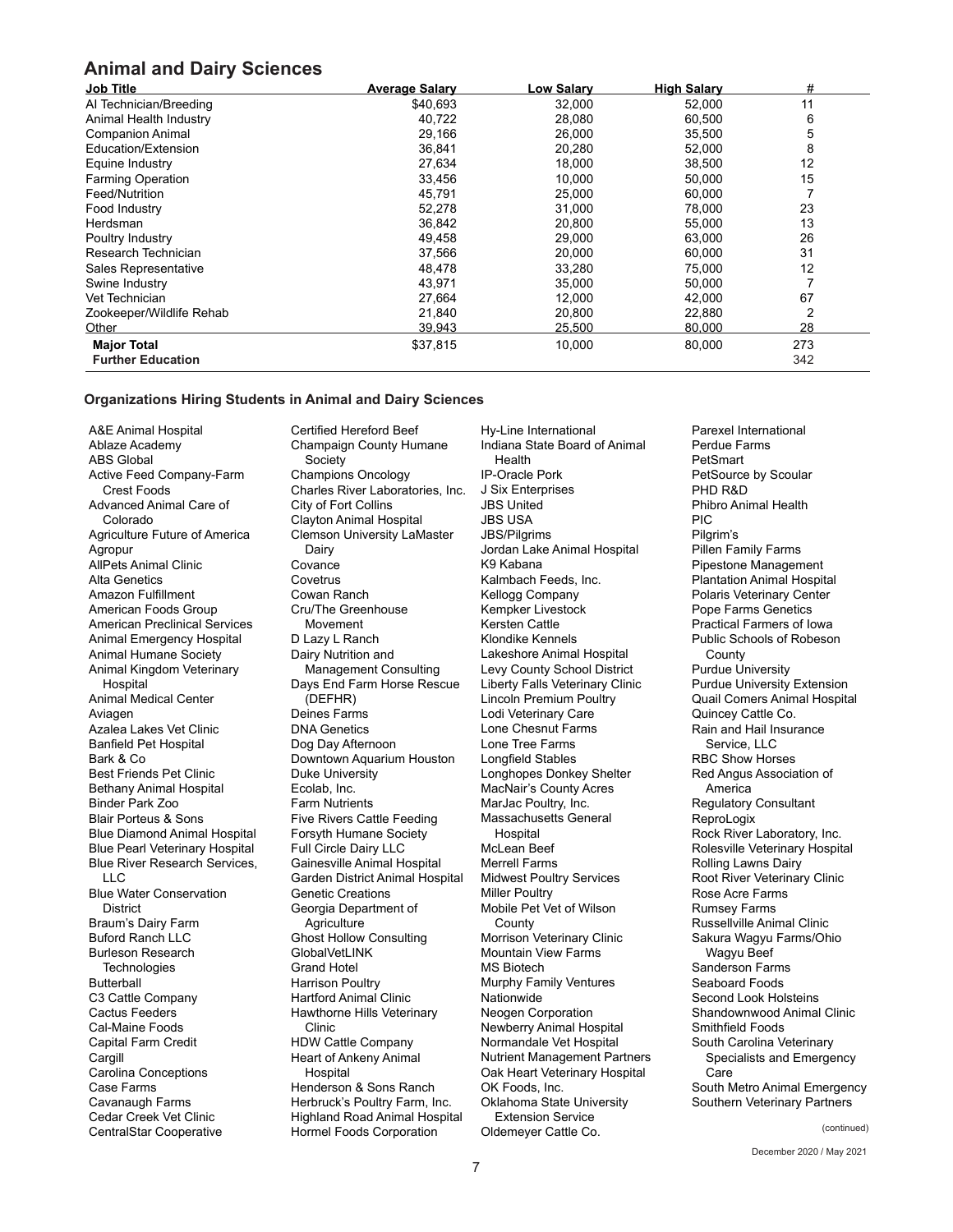#### **Organizations Hiring Students in Animal and Dairy Sciences (continued)**

Stapleton Farm LLC Steckelberg Vet Clinic Steele Equine Veterinary Services **STgenetics** Stones River Veterinary **Hospital** Storybook Farms Suburban Animal Hospital Summit Agricultural Group Superior Animal Hospital Swift Creek Animal Hospital Tabby Road Animal Hospital The Integrative Veterinary Clinic Town and Country Veterinary Hospital, PC Toyon Ranch TransOva Genetics Trillium Farms Twin Cities German Immersion School Tyson Foods, Inc. University Air Center University of Georgia University of Illinois University of Maryland University of Minnesota University of Minnesota Extension University of Wisconsin - Madison URUS VCA Animal Hospitals Vermeer Corporation Veterinary Specialist and Emergency Care Veterinary Surgery Center of Sarasota Villandry Farms Vista Equine Colorado, LLC Vrbka Ag Solutions Vytelle Wayne Farms Wayside Waifs WG Provisions Wildcat Veterinary Clinic Winder Animal Hospital Wuxi App Tec Zoetis, Inc.

#### **Further Education**

Auburn University Boston University California Polytechnic State **University** Central Pennsylvania Institute of Science and Technology Colorado State University Columbia University Cornell University Des Moines Area Community College Emory University Fairfield University Indiana University Iowa State University Iowa State University College of Veterinary Medicine

Kansas State University Kansas State University College of Veterinary **Medicine** Knox College Lamar University Lincoln Memorial University Logan University Long Island University Louisiana State University Louisiana State University School of Veterinary Medicine Massey University Michigan State University Midway University Midwestern University Milwaukee Area Technical College Mississippi State University North Carolina State University Northeast Iowa Community **College** Northeastern University Northwestern Health Sciences **University** Nottingham Trent University Oklahoma State University Oklahoma State University College of Veterinary Medicine Palmer College of Chiropractic Purdue University Ross University School of Veterinary Medicine Royal Veterinary College St. George's University Tarleton State University Tennessee State University Texas A&M University Texas Tech University School of Veterinary Medicine The Ohio State University The Ohio State University College of Veterinary Medicine The Pennsylvania State **University** Tufts University Unity College University at Buffalo, SUNY University College Dublin School of Veterinary Medicine University of Arizona University of Arkansas University of Connecticut University of Denver University of Findlay University of Florida University of Georgia University of Glasgow University of Idaho University of Illinois - Urbana-Champaign University of Illinois - Urbana-Champaign College of Veterinary Medicine

University of Kentucky University of Miami University of Minnesota College of Veterinary Medicine University of Missouri University of Missouri College of Veterinary Medicine University of Nebraska-Lincoln University of Pennsylvania University of Puerto Rico - Mayaguez University of South Florida University of St. Mary University of Tennessee University of Wisconsin School of Veterinary Medicine Virginia Maryland Regional College of Veterinary Medicine Virginia Tech University Yale University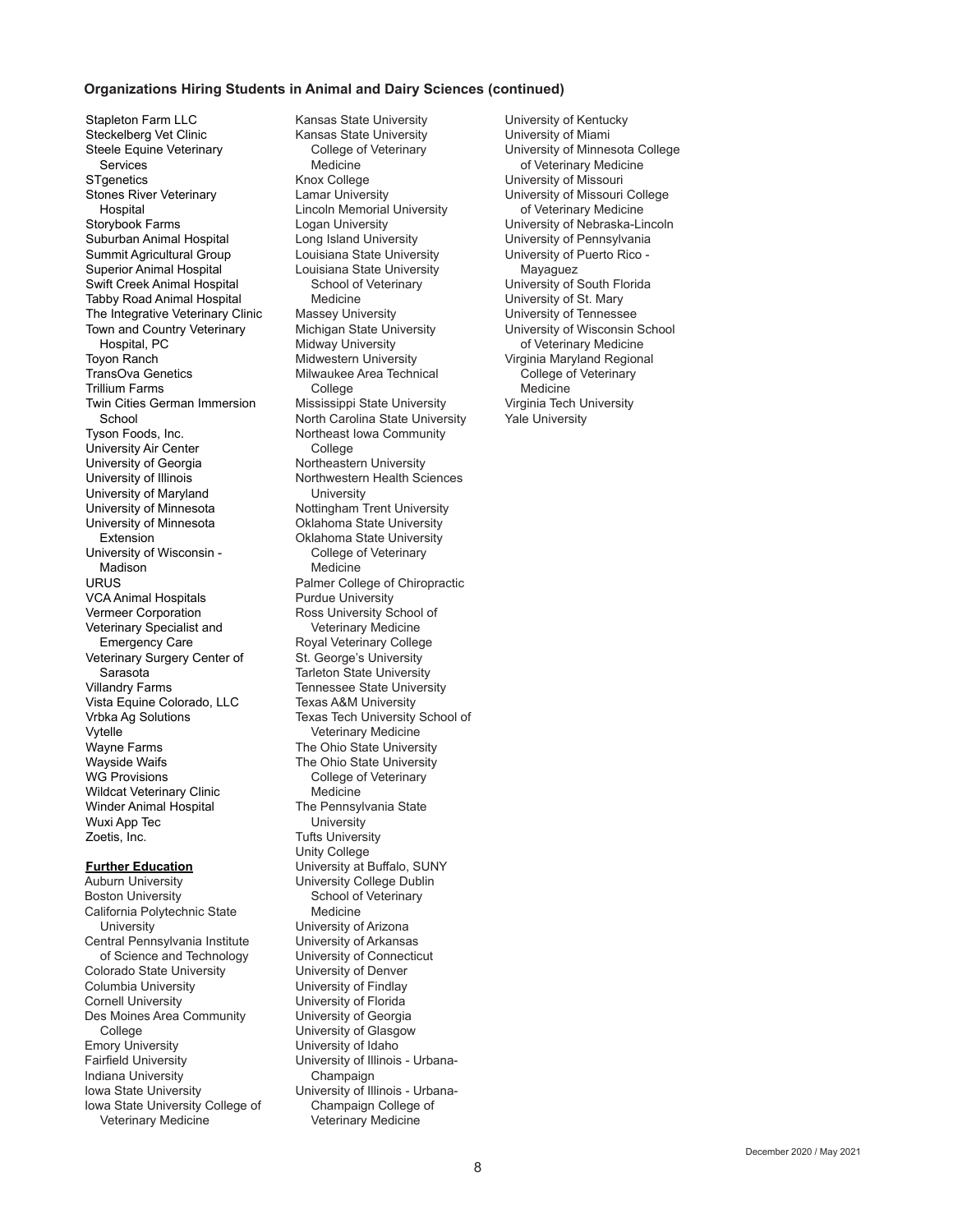## **Biological Sciences**

| <b>Job Title</b>                 | <b>Average Salary</b> | <b>Low Salarv</b> | <b>High Salary</b> | #   |
|----------------------------------|-----------------------|-------------------|--------------------|-----|
| <b>Biochemist</b>                | 31.800                | 20.800            | 42.800             |     |
| Biologist                        | 51,563                | 36,000            | 66.250             | 4   |
| <b>Biology Teacher</b>           | 43.500                | 36.000            | 50.000             | 4   |
| Entomologist                     | 27.480                | 24.960            | 30.000             | ⌒   |
| <b>Genetic Counseling</b>        | 36.440                | 36.440            | 36.440             |     |
| Lab/Research Technician          | 37.720                | 20.800            | 73.200             | 66  |
| <b>Medical Scribe</b>            | 34,296                | 22.880            | 41,600             | 5   |
| Microbiologist                   | 59.872                | 35.360            | 66,000             | 5   |
| <b>Public Health Specialist</b>  | 31.487                | 11.250            | 71.250             | 42  |
| <b>Quality Assurance/Control</b> | 46.135                | 33.280            | 62,000             | 8   |
| Other                            | 41.422                | 17.000            | 80,000             | 28  |
| <b>Major Total</b>               | \$38,006              | 11,250            | 80.000             | 167 |
| <b>Further Education</b>         |                       |                   |                    | 135 |

#### **Organizations Hiring Students in Biological Sciences**

10x Genomics AbbVie Advanced Dermatology and Cosmetic Surgery Aerotek Aldevron ALS Global Astral Brands Atrium Health Aurobindo Pharma USA Azalea Skin Treatment Center Badger Hospice Bayer Crop Science Bella Health and Wellness Bio-Techne Boehringer Ingelheim Boviteq Brighter Life Living Cary Dermatology Catalent Celerion, Inc. Cerner Colorado State University Columbine Health Systems Covance Cranial Technologies **Crvolife** Davis Grove Pediatrics Derick Dermatology Desert Ridge Oral Surgery Institute DNA Labs International Eli Lilly and Company Eurofins Scientific Fred Hutch Cancer Center Fresenius Kabi USA Fyzical Therapy & Balance **Centers** Genesis Pain Clinic Genetics Institute of America Grifols Helgemo and Liou Pediatrics HHMI Cech Lab Hillsdale Dental Home Health Care Idexx Laboratory Inscripta Invenra Inc. Iowa State University KBI Biophrama Land Planning Services (Land Planning Authority)

Lawnwood Regional Medical **Center** Lifestyle Medical Center Locus Biosciences Lodi Veterinary Care MAKO Medical Match Education Maxim Healthcare Mayo Clinic Medical College of Wisconsin Michigan State University National Institutes of Health National Park Service Nationwide Children's Hospital Neogen, Inc. New Vision Wilderness **Therapy** Northern Illinois Chiropractic Oak Park Ophthalmology Oracle Pacific Northwest National Laboratory Pacific Nutritional Foods Paratech Pfizer Phreesia **PPD** Purdue University Q2 Solutions Queen of Peace School Reynolds Oral and Facial **Surgery** River Valley Therapy Rogue Fitness Scribe America Seattle Cancer Treatment Center Skywriter MD Somerset Academy Wellington SSM Health System St. Vrain Valley School District Stepan Company Summit Endocrine & Diabetes Takeda Pharmaceuticals Teach for America Texas A&M University The Broad Institute of MIT and Harvard Thomas J. Asciut, MD Tyson Foods, Inc. UCHealth - Northern Colorado UF Health

United Cerebral Palsy of Greater Dane County UnityPoint Health - Meriter University of California - **Berkeley** University of Florida University of Georgia University of Illinois - Chicago University of Missouri Health Care University of Pittsburgh University of Wisconsin - Madison USDA USDA ARS UW Health Vector Disease Control International Virtual Health Waisman Biomanufacturing Walmart Corporate Washington University Weld Re-1 School District William S. Middleton Memorial Veterans Hospital Winnetka Animal Hospital **Further Education** A.T. Still University of Health **Sciences** Allen College Arkansas Colleges of Health Education Arkansas State University Augusta University Baylor University Baylor University - College of Medicine Boston University Bowling Green State **University** Burrell College of Osteopathic Medicine

College of Saint Mary Colorado State University Columbia University Dental College of Georgia Denver College of Nursing Des Moines Area Community

East Virginia Medical School

College Duke University

Emory University

High Point University Indiana University Indiana University School of Medicine Iowa State University Iowa State University College of Veterinary Medicine Kennesaw State University Louisiana State University Louisiana State University School of Medicine Meharry Medical College Mercer School of Medicine Mercer University Mercy College of Health Sciences Missouri State University North Carolina State University Nova Southeastern University Oklahoma State University Oklahoma State University Center for Health Sciences Purdue University Real Madrid Universidad Europea Ross University Veterinary School of Medicine San Francisco State University St. George's University St. Luke's College of Medicine Texas A&M University Texas A&M University Health Science Center Texas Tech Health Sciences Center The Ohio State University The Pennsylvania State **University** Troy University Union College University of Arizona College of Veterinary Medicine University of Arkansas University of Arkansas for Medical Sciences University of California, Davis School of Veterinary Medicine University of Central Florida University of Colorado–Denver School of Dentistry

> December 2020 / May 2021 (continued)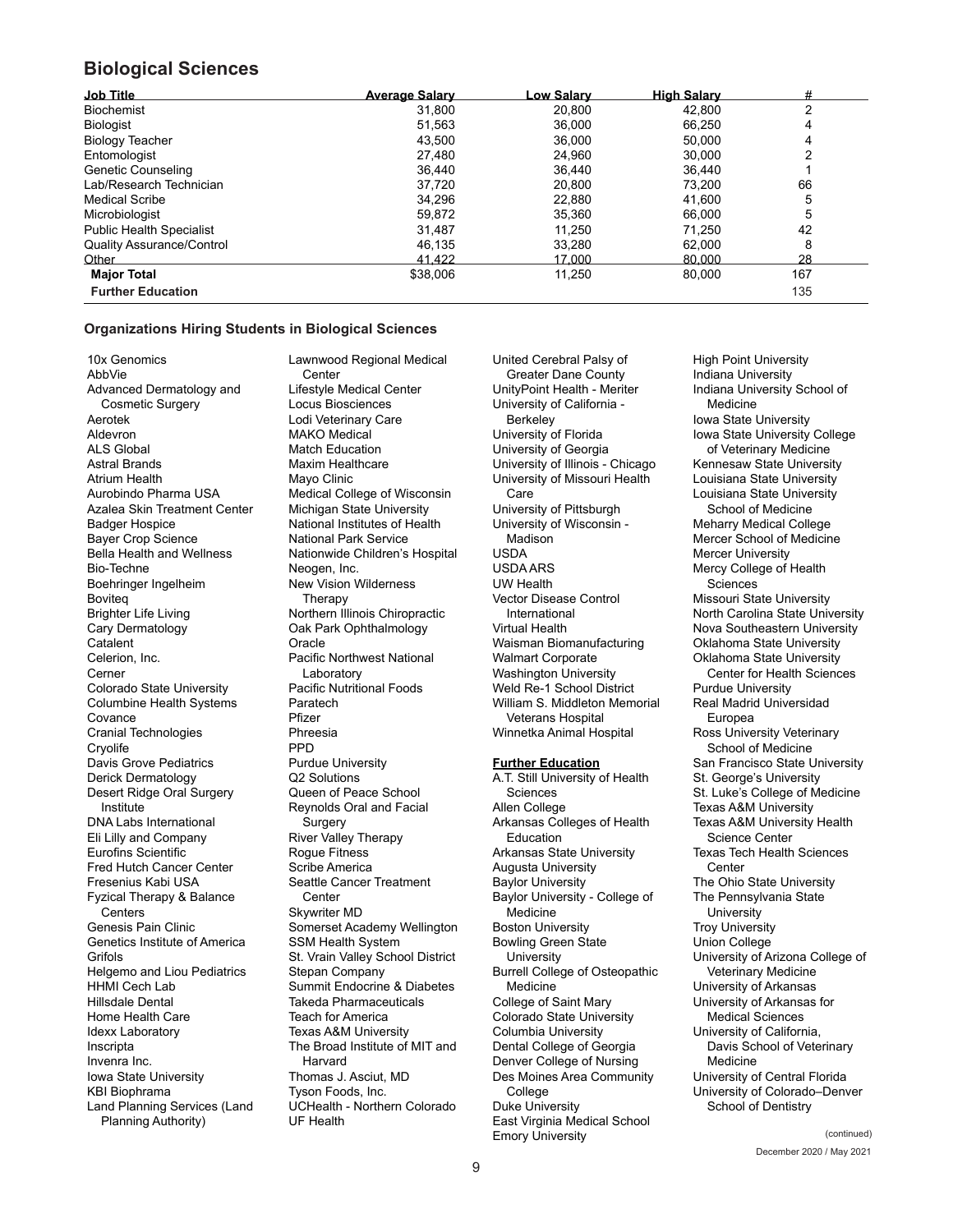### **Organizations Hiring Students in Biological Sciences (continued)**

University of Florida University of Georgia University of Houston University of Iowa Carver College of Medicine University of Kentucky University of Melbourne University of Miami University of Michigan University of Minnesota University of Missouri School of **Dentistry** University of Missouri School of Medicine University of Missouri School of **Pharmacy** University of Nebraska - Lincoln University of Nebraska Medical Center University of New Mexico School of Medicine University of North Carolina University of North Georgia University of Notre Dame University of Puerto Rico University of Tennessee University of Texas at Dallas University of Texas Health University of Texas Health Science Center at San Antonio University of Texas MD Anderson Cancer Center School of Health Professions University of Washington University of Wisconsin - Madison Washington University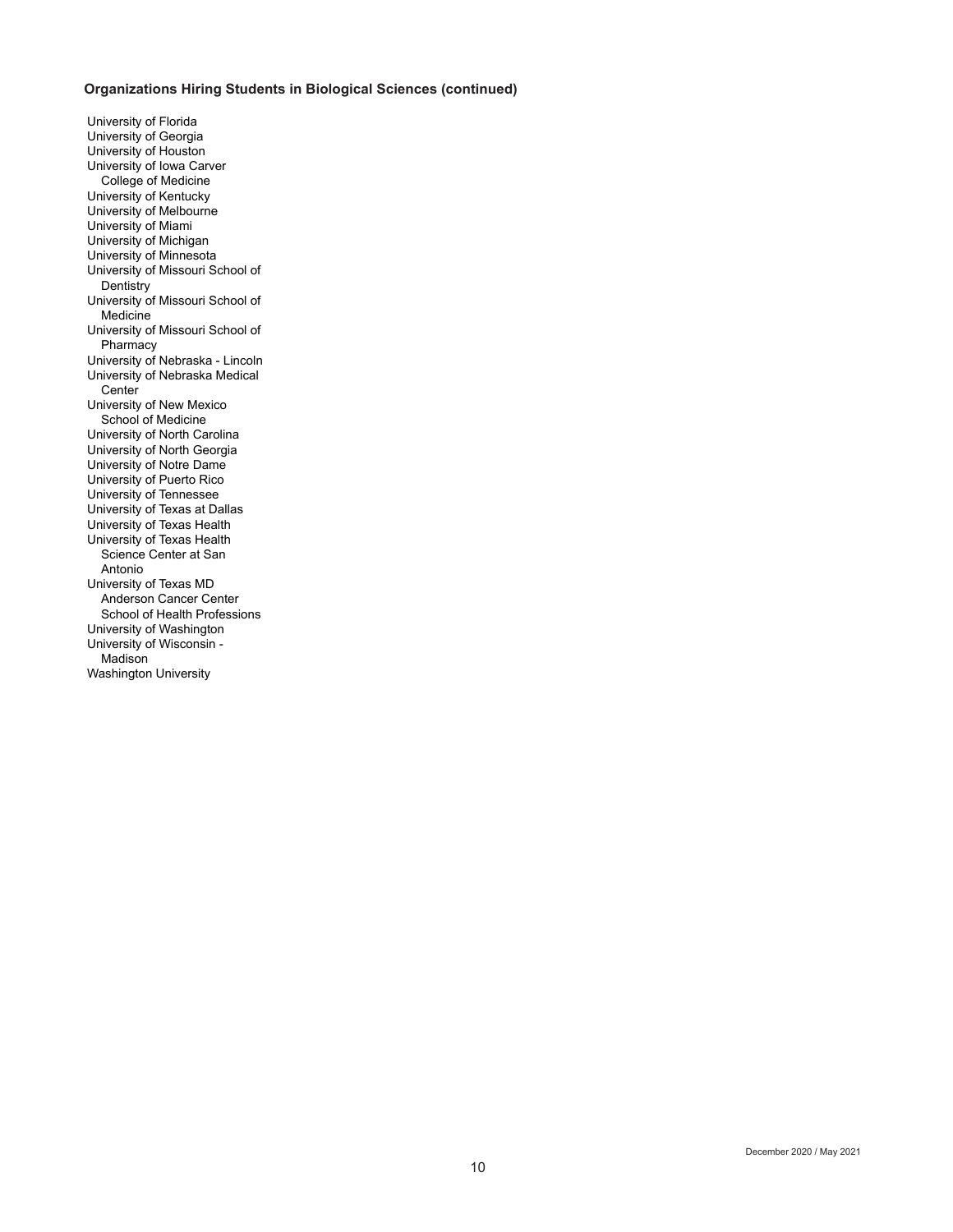## **Environmental Sciences, Fisheries, Forestry & Wildlife Biology**

| <b>Job Title</b>                       | <b>Average Salary</b> | <b>Low Salary</b> | <b>High Salary</b> | #   |
|----------------------------------------|-----------------------|-------------------|--------------------|-----|
| <b>Companion Animal Industry</b>       | N/A<br>\$             | N/A               | N/A                | N/A |
| Conservation Officer/Park Ranger       | 31,802                | 21,000            | 38,000             | 10  |
| Education/Extension                    | 35,329                | 28,000            | 45,000             |     |
| <b>Energy Consultant</b>               | 71,000                | 71,000            | 71,000             |     |
| <b>Environmental Consultant</b>        | 48,533                | 36,480            | 78,000             | 12  |
| Environmental Technician               | 38,643                | 23,550            | 65,000             | 21  |
| Firefighter                            | 55,027                | 16.800            | 98,000             | 6   |
| Fisheries Biologist/Technician         | 33,131                | 18.720            | 49,400             | 10  |
| Forest Products Inspector              | 34,920                | 34,920            | 34,920             |     |
| Forest Ranger                          | 37,600                | 37,000            | 38,500             | 3   |
| Government/Private Forestry Technician | 34,725                | 24,960            | 43,680             | 16  |
| Hydrologist                            | 48,987                | 44,000            | 52,000             | 3   |
| Manure Management                      | N/A                   | N/A               | N/A                | N/A |
| Meteorologist                          | 32,500                | 32,500            | 32,500             |     |
| <b>Outdoor Recreation Industry</b>     | 34,649                | 20,000            | 50,000             | 13  |
| Police/Law Enforcement                 | 51,500                | 40,000            | 80,000             | 10  |
| Rangeland Management                   | 43,787                | 35,360            | 53,000             | 3   |
| Soil Conservationist                   | 38,400                | 35,000            | 43,000             | 5   |
| <b>Sustainability Analyst</b>          | 46,574                | 33,000            | 65,000             | 13  |
| <b>Timber Procurement</b>              | 35,265                | 35,265            | 35,265             |     |
| <b>Urban Forester</b>                  | 36,400                | 33,000            | 41,600             | 4   |
| <b>Wetland/Prairie Preservation</b>    | 33,950                | 25,000            | 38,000             | 4   |
| Wildlife Biologist/Technician/Research | 31,328                | 19,500            | 40,000             | 26  |
| <b>Wood Products</b>                   | 57,893                | 43,680            | 65,000             | 3   |
| Zookeeper/Wildlife Rehab               | 30,000                | 20,000            | 40,000             | 2   |
| Other                                  | 40.464                | 15,600            | 70,000             | 59  |
| <b>Major Total</b>                     | \$39,406              | 15,600            | 98,000             | 234 |
| <b>Further Education</b>               |                       |                   |                    | 111 |

#### **Organizations Hiring Students in Environmental Sciences, Fisheries, Forestry & Wildlife Biology**

Colorado Parks and Wildlife

ALDI USA Amazon American Conservation **Experience** American Electric Power Appalachian Headwaters AQUA DOC Lake & Pond Management Arkansas Department of Parks, Heritage and Tourism Arkansas Tech University Arvada Fire Protection District Assent Compliance August Mack Environmental Avanti Polar Lipids AVSE Bell Museum Big Sur Land Trust Bird Conservancy of the Rockies Black River Habitats, LLC Blackstone Environmental Boulder County Bureau of Land Management California Department of Forestry and Fire Protection (CAL FIRE) Camp Blanding Carp Solutions CIMA Services Management Inc. City of Ann Arbor Natural Area Preservation Department City of Murfreesboro Cleveland Metroparks Colorado Department of Public Health and Environment

Colorado State University Columbus Public Health: Environmental Health Conservation Corps of the Forgotten and Emerald Coasts Creation Conservation LLC CRGA Design **Cultivate** Dane County Humane Society DHL Supply Chain Diageo DJM Ecological Services Durango Fire and Rescue East Foundation Eastern Nevada Landscape **Coalition** Eaton Corporation Eden Reforestation Project Efficiency Maine Trust Energent Solutions Environmental Consulting and Design ERM Eurofins Fellowship of Catholic University Students (FOCUS) Florida Forest Service Forest Preserve District of DuPage County Freshwater Future Friends Committee on National Legislation Georgia Pacific Growcentia, Inc.

Hardwood Ecosystem Experiment Heartland Forestry Consulting Hellman & Associates, Inc. High Plains Scuba Center Idaho Department of Fish and Game Illinois State Water Survey Indiana DNR Iowa DNR JEO Consulting JW Marriott Kohl's Kucera International Inc. L Brands Land Planning Services (Land Planning Authority) Larimer County Natural Resources Lip Rip USA Lorain County Metroparks Louisiana State University **AgCenter** Mackinac Island State Historic Parks Mayo Clinic Metric Environmental, LLC Metropolitan Mosquito Control Michigan State University Millennium Geospatial Minneapolis Parks and Rec Minnesota Pollution Control Agency Missouri Department of **Transportation** Mollard Consulting

Montana Conservation Corps Montrose Environmental Group National Park Service Natural Resources Professionals Nature Fresh Farms Nebraska Game & Parks New Vision Wilderness Therapy Newfields Ohio DNR Ohio EPA Oklahoma State University Oregon Department of Fish and **Wildlife** Pace Analytical Paratech Ambulance Service Phoenix Environmental Preservation Parks of Delaware **County** PwC Quail Forever Rainbow Treecare Rocky Mountain Conservancy Rosemount Museum Rutgers University Sea Turtle Technician Sebasco Harbor Resort Smith and Associates Smith County Sheriff's Office South Carolina Parks South Metro Fire Rescue Speedway LLC Stantec, Inc. State of Colorado Steigerwaldt Land Services, Inc. Sustainable Environmental

> December 2020 / May 2021 (continued)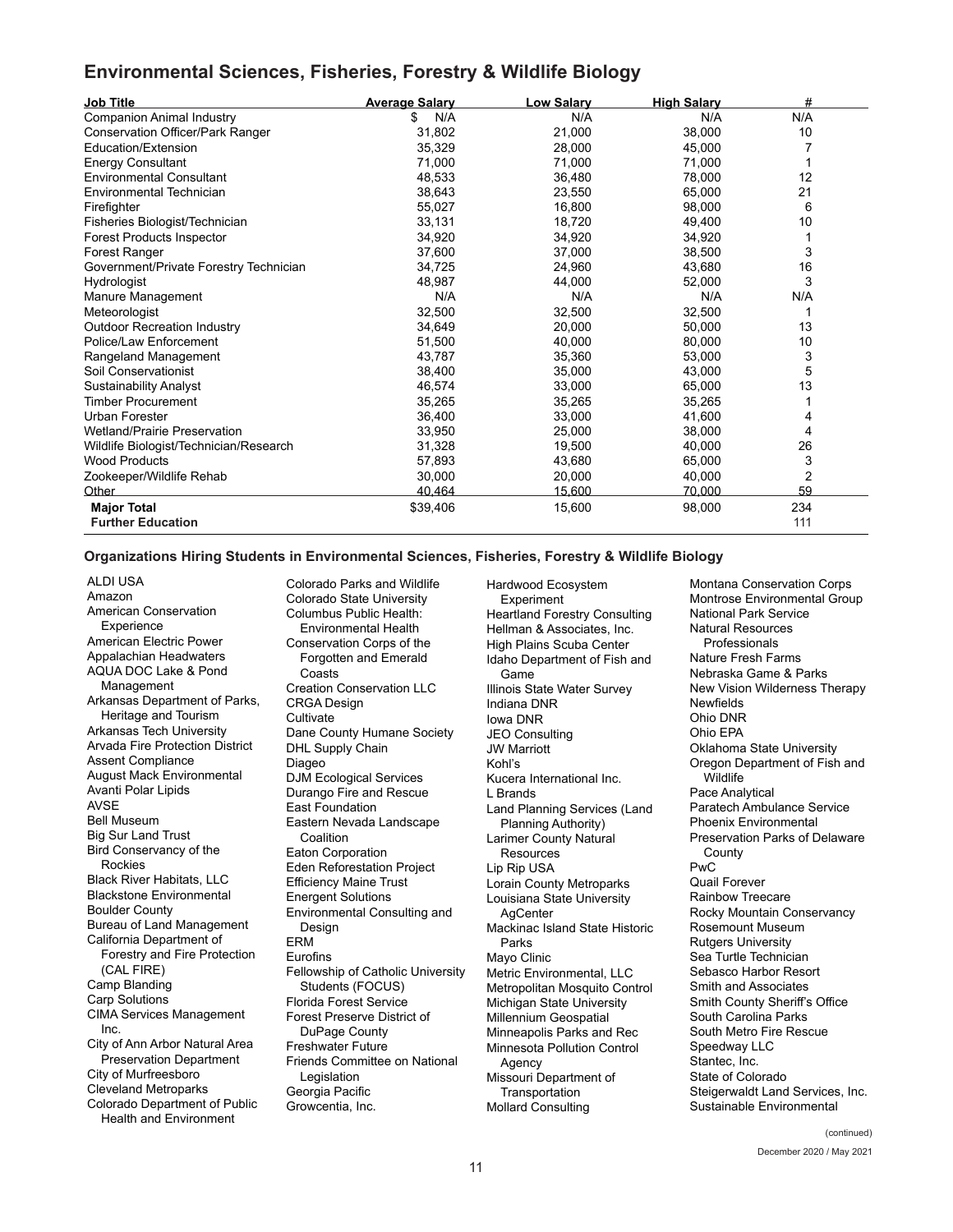#### **Organizations Hiring Students in Environmental Sciences, Fisheries, Forestry & Wildlife Biology (continued)**

**Consultants** Teach For America **Terracon** Texas A&M University The Davey Tree Expert Company The Longleaf Alliance Town of Windsor Travis Parks Triangle Pond Management Tri-County Health Department Triumvirate Environmental (TEI) TTL Associates U.S. Air Force U.S. Army U.S. Army Corps of Engineers U.S. Fish & Wildlife Service U.S. Marine Corps Universal Paper & Plastics University of Minnesota University of Wisconsin - Madison University of Wyoming US Geological Survey USDA USDA APHIS USDA Forest Service USDA NRCS USGS Great Lakes Science **Center** Virginia Institute of Marine Science Walt Disney World Watershed Organic Weyerhauser Wilderness Canoe Base World Resources Institute Wright Tree Service Xcel Energy

#### **Further Education**

Arkansas State University Arkansas Tech University Auburn University California Institute of Technology Cleveland State University Colorado State University Cornell University Duquesne University Elon University Flatiron School Florida Atlantic University Florida State University Hawaii Pacific University Indiana University Iowa State University Iowa State University College of Veterinary Medicine Jacksonville University Kanakuk Institute Kansas State University College of Veterinary Medicine Lewis & Clark Law School Louisiana State University Louisiana State University Law School Lund University Michigan State University

New York University Nicholls State University Northwestern University Ohio University Oklahoma State University Oklahoma State University College of Veterinary Medicine Oregon State University Purdue University Ross University School of Veterinary Medicine Royal Veterinary College Seoul National University Graduate School of Environmental Studies St. George's University School of Veterinary Medicine Stanford University Teton Science School Texas A&M University Texas Tech University The Ohio State University University College of London University of Alaska University of Arkansas - Monticello University of California - Berkeley University of California - Davis University of California - Irvine University of Central Oklahoma University of Colorado - Boulder University of Delaware University of Florida University of Georgia University of Glasgow University of Kentucky University of Maryland University of Maryland, Baltimore County University of Massachusetts University of Miami University of Minnesota University of Missouri University of Nebraska University of Nebraska - Lincoln University of Nebraska College of Law University of Nebraska Medical **Center** University of Oklahoma University of South Carolina University of St. Francis University of West Florida University of Wisconsin - Stevens Point Wake Forest University Washburn University Washington University Washington University – St. Louis Westminster College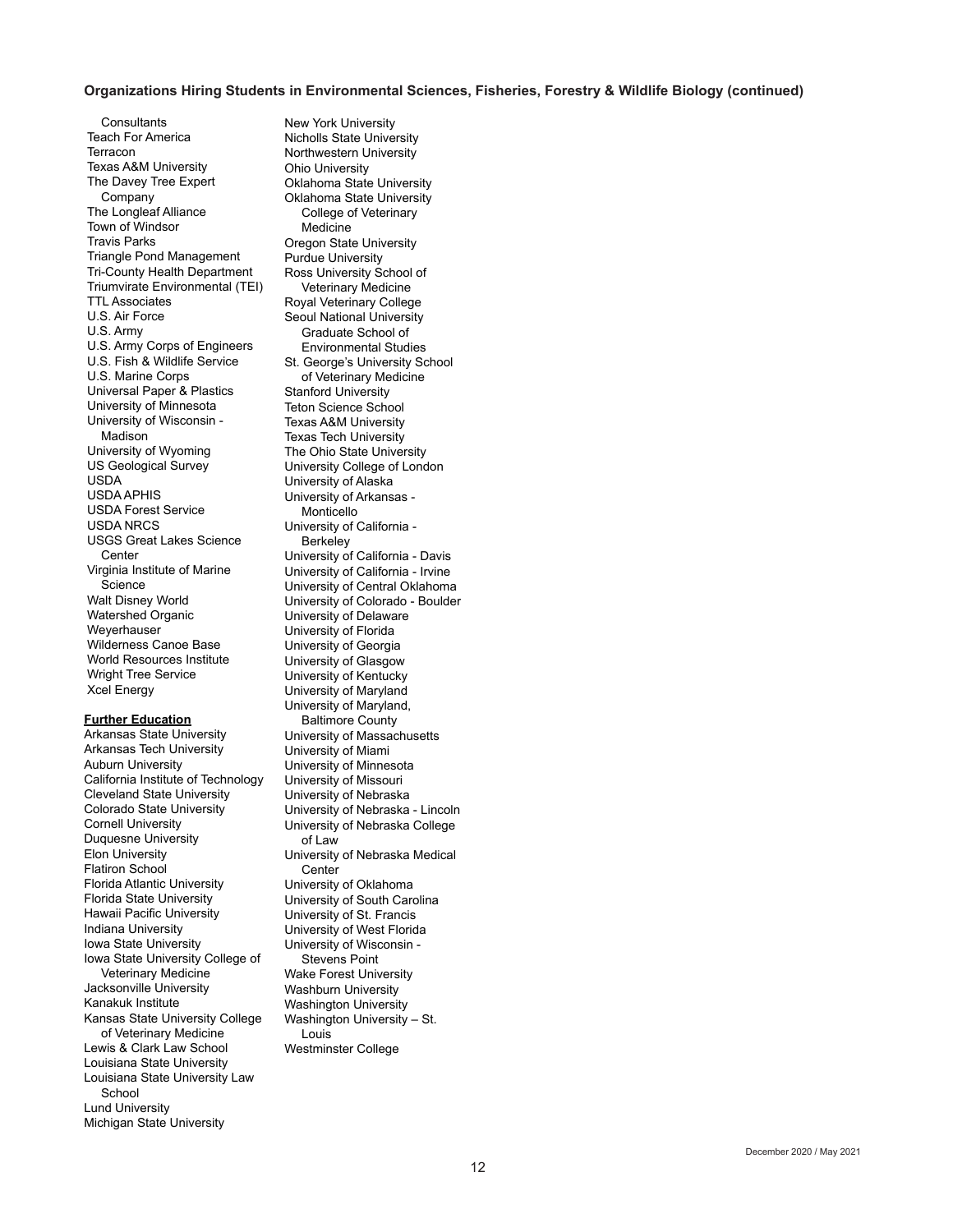## **Food Science, Human Nutrition & Dietetics**

| <b>Job Title</b>                 | <b>Average Salary</b> | Low Salarv | <b>High Salary</b> | #   |
|----------------------------------|-----------------------|------------|--------------------|-----|
| <b>Culinary Arts</b>             | \$27.040              | 27,040     | 27.040             |     |
| Enology/Brewmaker                | 37,100                | 31.200     | 43.000             | 2   |
| <b>Food Service Industry</b>     | 40.455                | 18.750     | 70.000             | 15  |
| <b>Nutritionist</b>              | 35.460                | 31,000     | 37,940             | 3   |
| <b>Production Technologist</b>   | 58.965                | 36.250     | 70.000             | 12  |
| <b>Public Health Services</b>    | 29,900                | 20.800     | 36.000             | 6   |
| <b>Quality Assurance/Control</b> | 52.549                | 31.200     | 70.000             | 28  |
| Registered Dietitian *           | 60.300                |            |                    |     |
| Research & Development           | 59,593                | 35,360     | 80.000             | 21  |
| Sales Representative             | 53.200                | 38,000     | 65.000             | 5   |
| Sensory                          | 55.420                | 47.840     | 63.000             | 2   |
| Other                            | 44.384                | 20,000     | 70.000             | 17  |
| <b>Major Total</b>               | \$49,604              | 18,750     | 80,000             | 112 |
| <b>Further Education</b>         |                       |            |                    | 129 |

#### **Organizations Hiring Students in Food Science, Human Nutrition & Dietetics**

PepsiCo

Abbott Nutrition AFB International Alamance Foods, Inc. Ale Asylum American Red Cross Ardent Mills Blue Mountain Flavors Boot Hill Distillery **Butterball** Campbell's **Cargill** CDR McGuire Chick-Fil-A Children's Hospital Crumbs Up Cookies and Cakes DeBrand's Fine Chocolates Diageo Divine Rehabilitation & Nursing Duke Raleigh Hospital E.A. Sween Company E.W. Grobbel Eurofins Product Safety Labs FQSA Solutions, LLC General Mills Glanbia Nutritionals, Inc. Grain Processing Corporation Grande Cheese Company Great Lakes Cheese Hormel Foods Corporation Howling Cow Kalsec Kellogg Company **KeraNetics** Kerry Kroger Lakeland Regional Health Land O' Lakes Liath Restaurant Lindt Chocolate Mars Inc. Mary's Mountain Cookies Maternal Instincts McCormick & Company McKesson Monogram Foods Multi-Flow Industries Nestle USA Northwood University NYS Department of Health Oakwood Village Oatly Inc. Ohio Department of Agriculture OSI Group

Pioneer Flour Mill PNC Bank Quality Dairy Regions Hospital Rendon Center Roskam Baking Company Rural Women's Health Project Sarasota Memorial Hospital Schreiber Foods Inc. Shaklee Corporation Sodexo, Inc. Southern Glazier Wine & Spirits Spectrum Health SSM Health Stryker Stuffed Puffs LLC The Hain Celestial Group The J.M. Smucker Company Topco TreeHouse Foods Tropical Nut Fruit Company University of Florida Wake County Food Security Team (AmeriCorps) Walmart Washington County Environmental Health Whole Foods Market WIC Winter Park Resort Woodhaven Retirement **Community** 

### **Further Education**

Andrews University Auburn University Baylor University Baylor University Medical **Center** Boston University Clemson University Columbia University Cornell University Florida State University Franciscan Missionaries of Our Lady University Georgia Institute of Technology Harvard University High Point University Houston Baptist University Iowa State University Irma Lerma Rangel College of Berkeley<br>December 2020 / May 2021

**Pharmacy** Johns Hopkins Bayview Medical Center Kansas State University King's College London Lamar University Louisiana State University Louisiana State University Health Sciences Center - New Orleans Louisiana Tech University Louisiana State University Health Sciences Center - Shreveport Marywood University Medical University of South Carolina Meharry Medical College Meredith College Meredith University Metropolitan State University Middle Tennessee State University Mississippi College North Carolina Central **University** North Carolina State University North Oaks Medical Center Northeastern University Nova Southeastern University Oklahoma State University Oregon Health Science Oregon State University Purdue University Southern College of Optometry St. Cloud Hospital Tech Elevator Columbus Texas A&M University Texas A&M University School of Public Health Texas State University Texas Tech University Texas Woman's University The Ohio State University The Pennsylvania State **University** Tufts University Tulane University University of Arkansas University of Arkansas for Medical Sciences (UAMS) University of California - Berkeley

University of Colorado - Colorado Springs University of Connecticut University of Florida University of Georgia University of Glasgow University of Illinois - Chicago University of Illinois - Urbana-Champaign University of Kentucky University of Macau University of Maryland University of Michigan University of Minnesota University of Mississippi University of Missouri School of Law University of Nebraska - Lincoln University of North Carolina - Chapel Hill University of Pennsylvania University of South Carolina University of Tennessee University of Texas Health Science Center at San Antonio University of Texas Medical Branch University of Texas School of Public Health University of Utah University of Utah School of Medicine University of Wisconsin UNT Health Science Center Vanderbilt University VCU University Virginia Tech University Virginia Polytechnic Institute and State University Wageningen University & Research Wake University

Represents the median salary of respondents with 1-4 years experience as reported by the Academy of Nutrition and Dietetics 2019 Compensation & Benefits of the Dietetics Profession report. Note: This report is published every two years.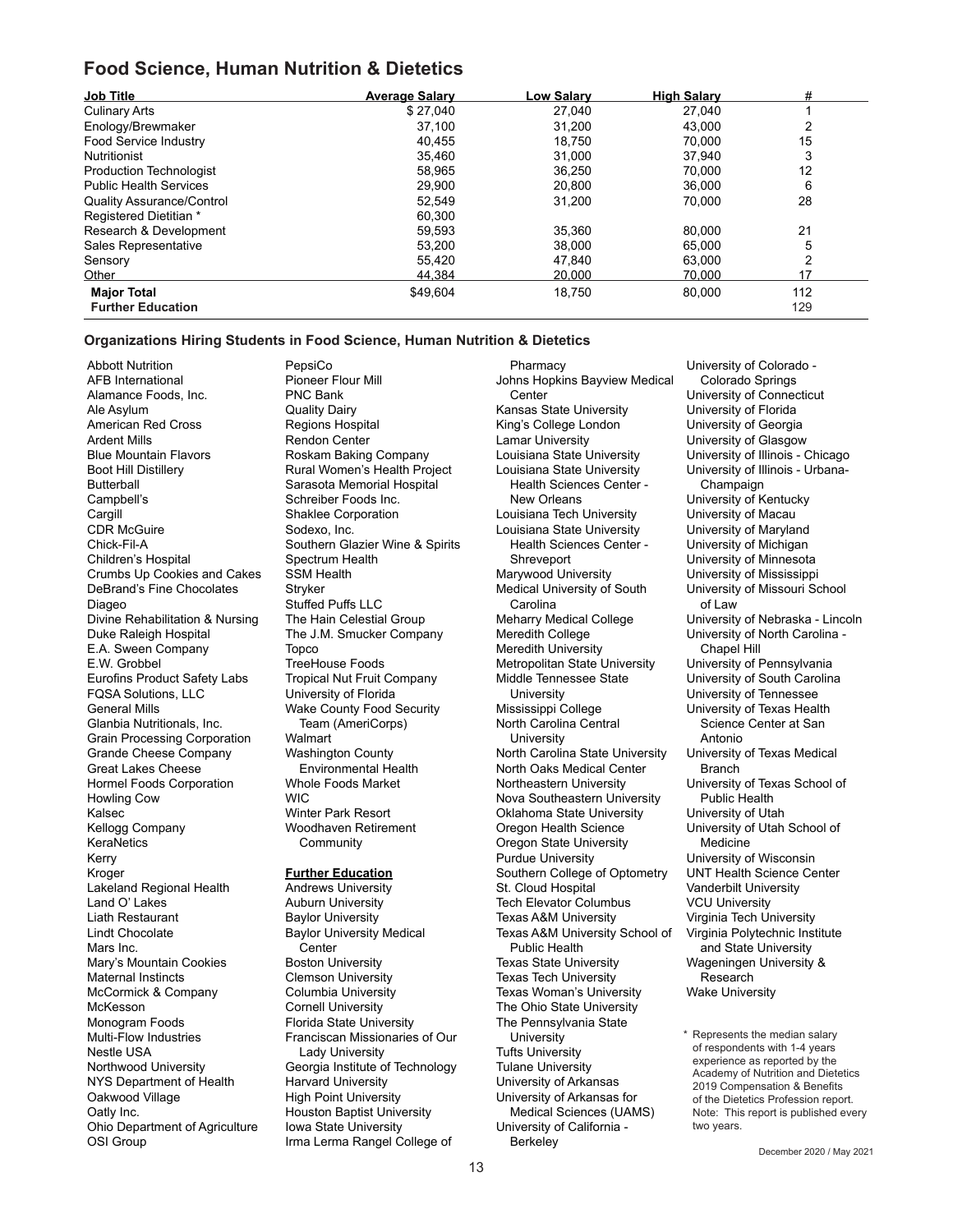## **Horticulture**

| <b>Job Title</b>                   | <b>Average Salary</b> | Low Salarv | <b>High Salary</b> | #   |
|------------------------------------|-----------------------|------------|--------------------|-----|
| Education                          | \$31.225              | 31,200     | 31.250             | っ   |
| Golf Course Industry               | 38,593                | 30,000     | 65,000             | 6   |
| <b>Greenhouse Production</b>       | 34.333                | 27.000     | 50.000             | 11  |
| Landscape Design                   | 47.319                | 25,000     | 60,000             | 14  |
| Landscape Installation/Maintenance | 36,893                | 22,880     | 52,000             | 14  |
| <b>Nursery Management</b>          | 34.120                | 20,280     | 42.500             | 4   |
| <b>Public Garden Management</b>    | N/A                   | N/A        | N/A                | N/A |
| Research Technician                | 30,697                | 20,000     | 51,250             |     |
| Sales                              | 39,096                | 25,480     | 50,000             | 5   |
| Sports Turf Management             | 48.000                | 48,000     | 48.000             |     |
| Vegetable and Fruit Production     | 28.167                | 17.000     | 35.000             |     |
| Viticulture/Hops Production        | 43,680                | 41,600     | 45,760             |     |
| Other                              | 34.640                | 20.000     | 50.000             |     |
| <b>Major Total</b>                 | \$37,791              | 17,000     | 65,000             | 74  |
| <b>Further Education</b>           |                       |            |                    | 20  |

#### **Organizations Hiring Students in Horticulture**

A.L. Gustin Golf Course Alaska Botanical Garden Apex Landscape Solutions Asclepius Gardens Athens Wholesale Nursery Bartlett Tree Experts Baytree Landscaping Co. Buck Jones Nursery Campbell's Nursery Cedar Pointe Golf Course Chevy Chase Club Chickadee Creek Farm City of LaVista, NE Clark Condon Associate Columbine Health Systems Columbus Botanical Gardens Costa Farms Country Club of Missouri Delta Medical Cannabis Company Dix.Hite + Partners E & J Gallo Winery Excelsa Gardens Exmoor Country Club Flowerwood Nursery Glen Taylor Great Fortune Design Greenlife Gardens Harbour Trees Golf & Beach Club Harry R. Hughes Center for Agro-Ecology HDLA Heritage Nursery HWC Engineering Indiana Dunes National Lakeshore Jung Garden Center Kalamazoo Country Club Keever Vineyards Kimley - Horn Design Consultant Kroger Lincoln Landscaping Company Lincoln Lawn and Garden Mariani Landscape McNamara Florist Middle Georgia State Midwest Fertilizer Mizzou Athletics Mount Vernon Country Club NASB North Carolina State University Pike Nurseries Precision BioScience

Rivertown Landscapes Saiki Design Seamon Whiteside & Associates Select Trees Enterprise Smitty's Lawn and Landscape Southbranch Nursery Co Spring Meadow Nursery Talons of Tuscany The Biltmore Company The Plant Haus The Windsor Gardener University of Maryland Urban Design Partners USDA Forest Service Vertical Roots Water Valley Land Company **Winnscapes** 

#### **Further Education**

Boise State University Clemson University Cornell University Iowa State University Mercy College of Health Sciences Michigan State University Mississippi State University North Carolina State University Sheffield University Texas A&M University The Pennsylvania State University University of Delaware University of Florida University of Georgia University of Michigan Washington State University Widener Commonwealth School of Law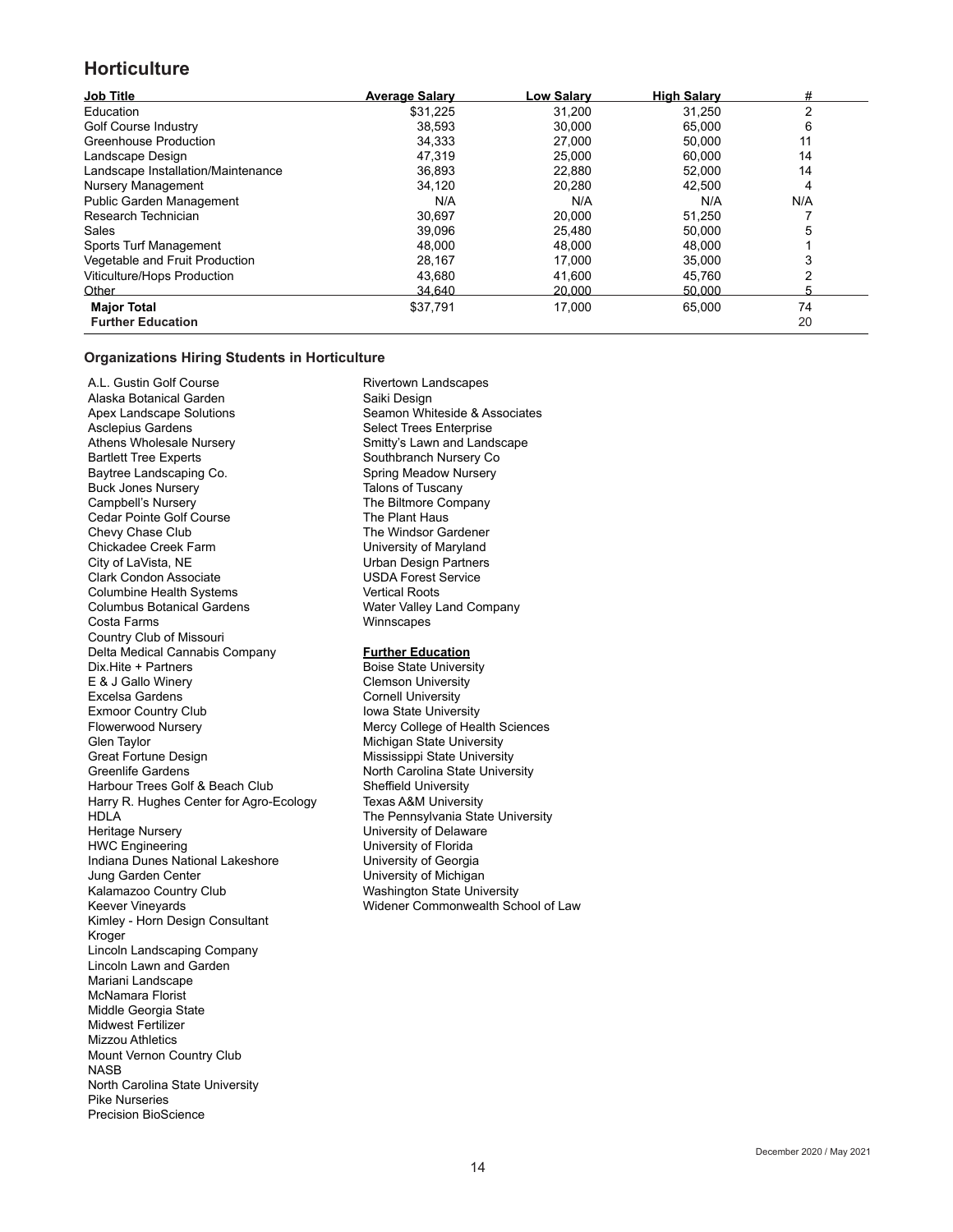## **Technical & Biosystems Engineering, Industrial Technology, and Packaging Services**

| <b>Job Title</b>                    | <b>Average Salary</b> | Low Salarv | <b>High Salary</b> | #   |
|-------------------------------------|-----------------------|------------|--------------------|-----|
| Elevator Management                 | \$50,237              | 36,710     | 59,000             | 3   |
| Engineer, General                   | 61,068                | 33,280     | 78,750             | 25  |
| Equipment Test Technician           | 56,000                | 40,000     | 66,000             | 3   |
| Estimator                           | 56,000                | 45,000     | 62,000             | 4   |
| Ethanol                             | N/A                   | N/A        | N/A                | N/A |
| <b>Farming Operation</b>            | 38,760                | 26,400     | 50,000             | 5   |
| <b>Industrial Engineer</b>          | 61,889                | 56,000     | 69,600             |     |
| Logistics                           | 60,000                | 50,000     | 70,000             | 3   |
| <b>Manufacturing Engineer</b>       | 63,451                | 45,760     | 76,000             | 15  |
| Packaging Engineer                  | 66,221                | 50,400     | 90,000             | 55  |
| <b>Precision Ag Specialist</b>      | 50,333                | 45,000     | 61,000             | 3   |
| <b>Production Management</b>        | 52,061                | 20,000     | 66,150             | 11  |
| Project Manager                     | 62,253                | 45,000     | 108,000            | 54  |
| <b>Quality Assurance/Control</b>    | 40,000                | 40,000     | 40,000             |     |
| Research & Development              | 57,375                | 38,750     | 69,500             |     |
| Safety                              | 55,167                | 38,000     | 69,500             | 3   |
| Sales Representative                | 53,417                | 40,000     | 67,500             | 12  |
| <b>Technical Support Specialist</b> | 58,037                | 47,840     | 65,000             | 12  |
| Water Quality/Soil Conservation     | 43,000                | 43,000     | 43,000             | 2   |
| Other                               | 58,490                | 13,750     | 95,000             | 24  |
| <b>Major Total</b>                  | \$60,251              | 13,750     | 108,000            | 246 |
| <b>Further Education</b>            |                       |            |                    | 38  |

#### **Organizations Hiring Students in Technical & Biosystems Engineering, Industrial Technology, and Packaging Services**

3 Pillar Homes Adena Corporation Ag Processing Inc. AGCO Corporation **AgriGold** ALMACO Amcor Anderson Aluminum **Corporation** Aprilaire Ardent Mills Automation Components, Inc. Bath and Body Works Battle Lumber Company Bay State Milling Belcan Blattner Energy Blue Apron Bosch BrightFields, Inc. Bruna Implement Bryan Construction Building Crafts, Inc. Bulley & Andrews Burgland Construction C & R Electric Campbell's Capital One **Cargill** Cass County, IA **Catalent** Caterpillar, Inc. CFC Construction CGB Enterprises, Inc. Charter NEX Films Christman Company Cimino Construction Civil and Environmental Consultants, Inc. CLAAS of America Clow Valve Company College Advising Corps-AmeriCorps Holdrege Irrigation Network Partners <sub>(continued)</sub>

Combined Metals of Chicago ConAgra Brands ConMed Consumers Energy Continental Building Company Corna Kokosing Construction Co CRG Residential Crop Fertility Specialists Cummins Inc. Danfoss DRMP, Inc. Dumore Corporation EFCO Corp. EJH Construction Elford Eli Lilly and Company England-Thims and Miller, Inc. Enthalpy Analytical Epic FedEx Ferrara Candy Company Fischer Homes Freese and Nichols Inc. George F Young George J. Igel Construction Company Ghirardelli Chocolate Company GMT Corporation Graco, Inc. Granger Construction Graphic Packaging International Great Lakes Construction Great Lakes Engineering Group Gutknecht Construction Haber Technologies Hallmark Hammond Construction Hensel-Phelps Construction Heritage Cooperative HNI/HON/Allsteel

Holdrege Irrigation

Columbus Equipment Company

Holzen Excavating Independence Excavating Index Packaging, Inc. Intel J.H. Findorff & Son Inc. J.R. Simplot Jacobs Corporation JCB JKD Harvesting Jockey International John Deere Kapur & Associates, Inc. Kentwood Packaging Corporation Kiewit Kimley-Horn Kokosing Construction Company Lake Erie Electric of Columbus Land O'Lakes, Inc. Lennox Lunda/C.S. McCrossan JV Materne North America McAdams Engineering McCain Foods McDonough Elevators Melson Sales and Consulting Merck Miles-McClellan Construction Miller Brothers Construction Miller Electric and Plumbing Inc. Miller Milling Company Milwaukee Electric Tool Corp Modern Equipment Company Mondelez International Inc. Monster Energy Company Moore Farms Nate Lundeen Inc. Naval Surface Warfare Center, Carderock Division Nefab Network Partners

Neurocrine Biosciences Newell Brands Niagara Bottling North American Lighting Nutrien Ag Solutions Onyx Packaging Corporation Orbis Corporation Organon & Co Otto Farms Packaging Corporation of America Pavecon Ltd Pella Corporation Pepper Construction Company PensiCo Perdue Farms Perez Commercial Construction Pioneer Cladding & Glazing Systems Plastipak Packaging, Inc. PMI Iowa Polaris Inc. PPG Industries Procter & Gamble Procure Analytics Rambo Contracting Inc. Remington Seeds, LLC RG Smith Company Righter Company Rivian Rockford Construction RW Griffin - Coggins Farm **Supply** Sabano Sachse Construction SC Johnson Schlessman Seed Company Sealed Air **SeaSpine** Sequence, Inc. Shelly and Sands

December 2020 / May 2021